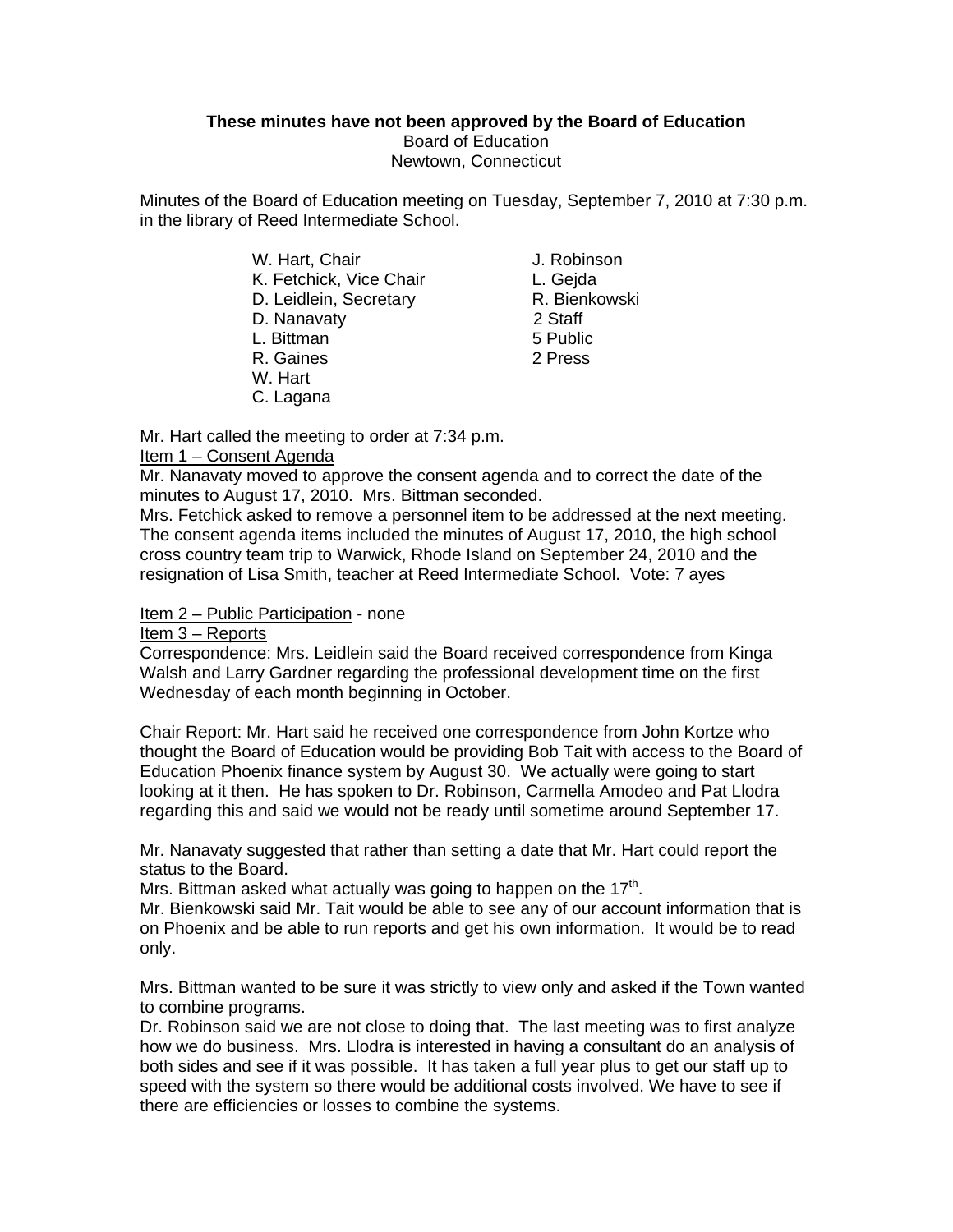Mr. Hart told the Board a volunteer was needed to serve on the upcoming calendar committee. No volunteers spoke up.

### Superintendent's Report:

Dr. Robinson said the Prevention Council received a DFC Grant of \$125,000 per year for five years. This combines school, police and youth services. The first goal is to increase community collaboration.

The Federal Jobs Bill will provide \$251,988 to Newtown to be used for teachers or EAs over 27 months. She recommends using this money when the \$600,000 ARRA funds drop off. It can only be spent on instructional salaries.

Dr. Robinson stated that the lead teacher position at Head O'Meadow School was filled using the funds from the difference in salaries. This provides support for the new principal equitable to the other schools. Jennifer Meyers was selected.

All schools have reached Adequate Yearly Progress (AYP) this year removing Reed and the Middle School from the list for performance of their special education population.

Dr. Robinson asked that the Board consider the positive benefits for increasing our student performance if we implemented full day kindergarten.

We have been notified by NAEP that a sample of our  $8<sup>th</sup>$  grade students will be selected to take the math, English, or science test in February.

Mrs. Leidlein asked the length of the test and if we were required to participate.

Dr. Robinson responded that the test was 45 minutes to an hour and was not optional.

She received an email from Dr. Chung stating he was asked by Jeff Capeci to attend a meeting with the Legislative Council and Board of Finance on October 6 to discuss his report.

Mr. Nanavaty spoke about the enrollment and that Sandy Hook and Middle Gate were running close until third grade. He suggested looking at redistricting. Dr. Robinson said the Facilities Committee should look at that option.

Mrs. Fetchick noticed that the current numbers are lower than the lows from Bothwell and Prowda in 2007. The downward trend happened sooner.

Dr. Robinson provided the non-public school enrollment for the 2009-2010 school year. St. Rose had 360 which included 81 in pre-K and 41 in Kindergarten, Fraser Woods had 88, Housatonic Valley Waldorf had 25, the AIS Magnet School had 40 and Abbott Tech had 48 students. There were 28 out-placed special education students. Mr. Hart asked the cost of tuition.

Dr. Robinson said there is none for Abbott Tech. We pay \$1,500 for the vo-ag program at Nonnewaug, and \$1,500 for the magnet school. We also have half-day magnet schools at ACES and CES and pay approximately \$2,000 per student.

Mrs. Fetchick asked about the decision to have a lead teacher at Head O'Meadow. Dr. Robinson said she was negligent in having a discussion with the Board.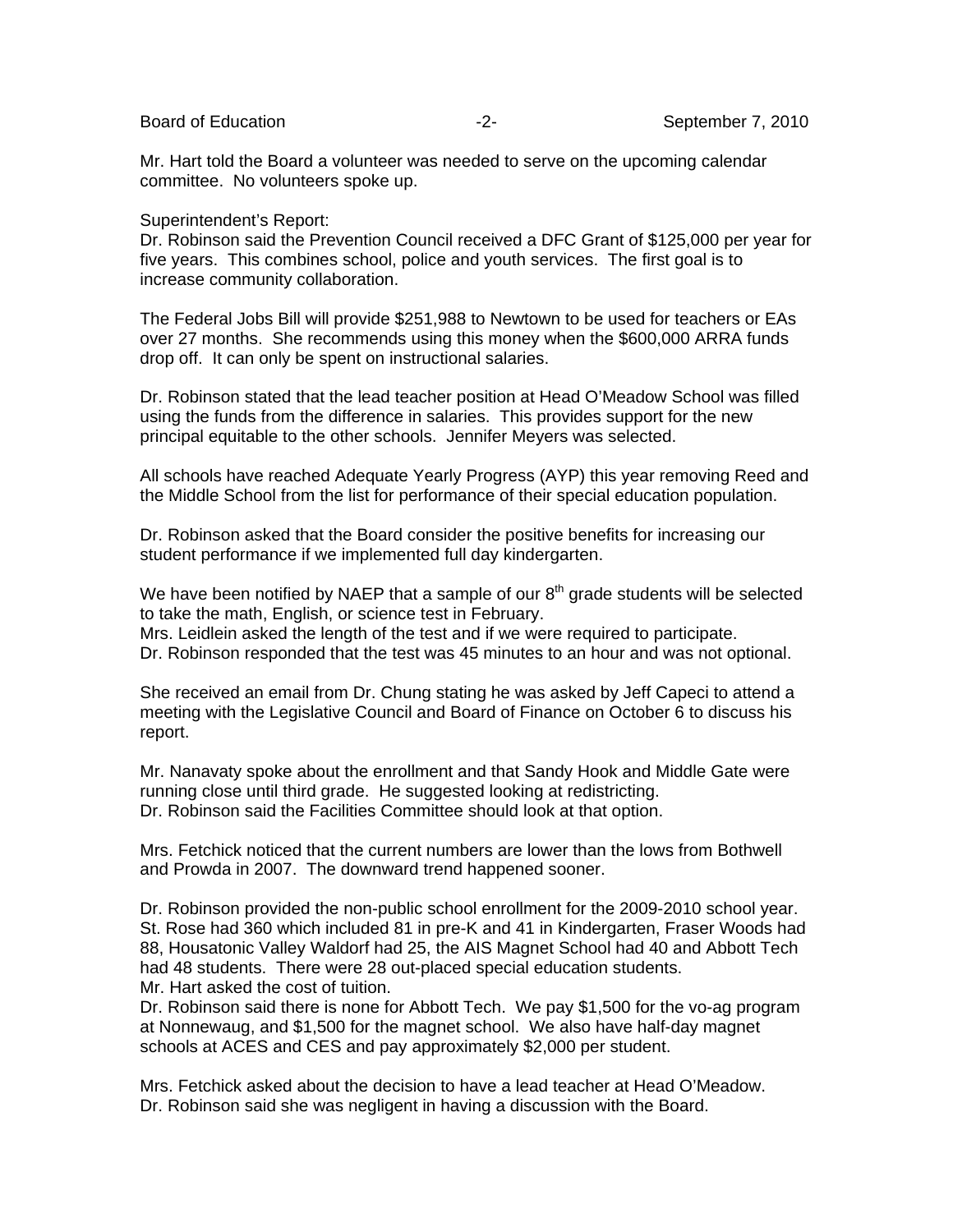Mr. Nanavaty said he had no problem with the appointment but would like an introduction to the Board in the future. This is an administrative decision and if money was available it was appropriate for the Superintendent to act.

Mrs. Leidlein said Mrs. Meyers is an excellent choice. She was just concerned that it wasn't in the budget discussion.

Mrs. Fetchick said her concern was that it wasn't discussed with the Board. Mr. Hart said the decision was within the current dollars in the budget and the Superintendent has the ability to hire.

### Facilities Committee:

Mr. Hart said they met last week to discuss the Chung report and started the process to put together an ad hoc committee with Board of Education and other boards in Town. If the numbers in the report play out we need to start looking at our options which will impact the community at large. We want to get input from the Town. Mrs. Leidlein, Mrs. Bittman and Mr. Gaines volunteered. Mr. Hart feels the chairperson should not be someone on a Town board.

Mrs. Fetchick was opposed to having someone chair who was not selected by the community.

Mrs. Bittman sees the chair as not a voting member who just facilitates the group to keep it non-partisan.

Mr. Nanavaty said this would be an ad hoc committee. We need people with certain skills to move the group along.

Mr. Faiella reviewed some of the work done over the summer. At Hawley the phone system has been updated, the Café was completed and the boiler replaced. At Sandy Hook the portables were painted and the PTA replaced fencing. At Head O'Meadow work was done to move the principal back into the main office. At the middle school new HVAC was installed in the data center and there were code updates in the nurse's office.

### Item 4 – Old Business

High school expansion update:

Mr. Faiella said the work on stairwell 4 was completed which allowed the school to open. Mrs. Leidlein asked why the lot on Oakview was taped off.

Dr. Robinson said it is not our property and shouldn't be used.

Mr. Hart said Parks and Rec decided to close it off. We can't supervise the lot so the risks were too great to allow parking.

Mr. Nanavaty said after attending the Public Building and Site meeting he was concerned about what their contract said. Morganti told us September 1 was the date at the July meeting. We need to have a discussion with Bob Mitchell and hold back fees until we get some accurate reporting. He asked Mr. Hart to contact Mrs. Llodra regarding the proposed contract time. There is no indication of that or of a guaranteed price. He hopes the Town or Dave Grogins has a complete contract. The money is there for the greenhouse but we need to see if we can get a better price. This greenhouse will be scientifically appropriate and no different than culinary or science labs. If we wait to put it up we will lose the spring semester for the students.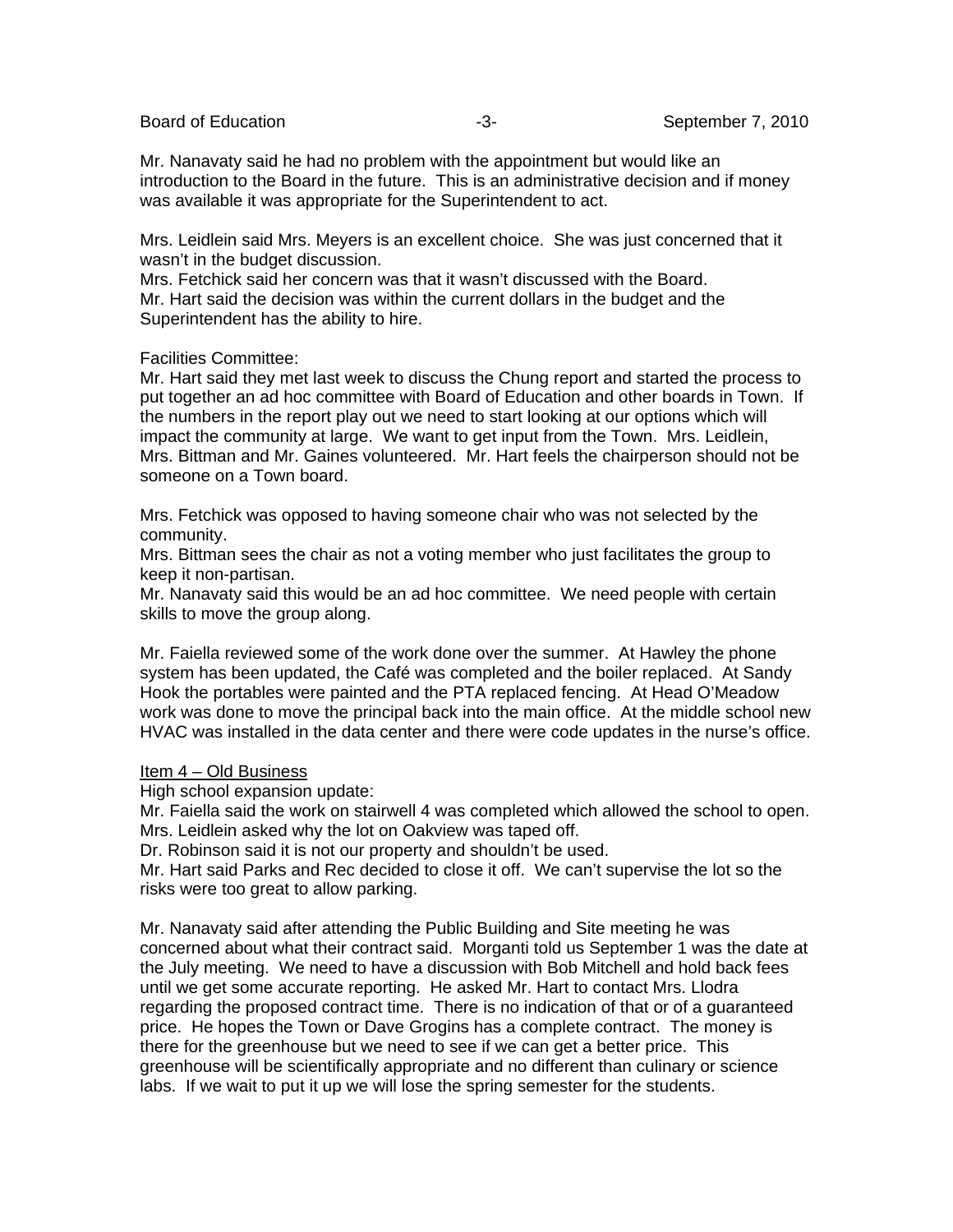Mrs. Bittman asked why Morganti wasn't picking up some of the cost. Mr. Nanavaty said Bob Mitchell asked them. They weren't being honest with us for the timing of the stairwell. He suggested Morganti coming to the meeting next week.

Mrs. Leidlein asked the amount of the credit. Mr. Nanavaty said they say \$50,000 but we feel it should be \$100,000. We have to meet with Bob Mitchell because Public Building and Site needs to pursue this. The firm number is \$447,000 for the greenhouse. It has to be done because it was an ed spec that was sent to the state.

Dr. Robinson said we could revise the ed specs and still get the reimbursement. The greenhouse is a classroom. Bob Mitchell had said he would talk to Bob Tait.

Mrs. Fetchick asked the cost of the greenhouse without alternates to which Dr. Robinson said it was \$314,000.

Dr. Robinson said the impact of not moving into the new addition was that everyone had to unpack and relocate to the old classrooms. Students had to be reassigned. Educationally we will be impacted when we move which we would like to do on November 2. This takes away from our professional development time and also delays us getting into the existing building to do the renovations. PE classes are a concern because they will have to be held outdoors until Thanksgiving.

Middle School Roof Project:

Mr. Faiella there was a presentation at the Public Building and Site meeting by Steve Botello of Garland who proposed not going for state reimbursement and instead going to a design build.

Mr. Nanavaty said we have to wait and see what Public Building and Site will do. The position is to do it using the existing insulation in the roof. The salesman said they could do it cheaper without state reimbursement.

Mrs. Bittman asked about eliminating the .5 pitch.

Mr. Faiella said the pitch is helpful but not the problem with the roof. He would like to see all of the insulation taken out of the building as it has been leaking for a number of years.

Item 3 –Reports (continued) CIP Committee: Mrs. Fetchick said they presented the CIP at the last Board of Finance meeting.

Wednesday Early Dismissal:

Dr. Robinson indicated the Wednesday focus will be on writing. It will be across the grade levels. This is a K-8 project for all teachers including art, music and PE. There will also be writing across the content areas.

Mrs. Bittman referred to Mrs. Walsh's email that this was mandatory for teachers. Dr. Robinson said it was mandatory for all staff to attend.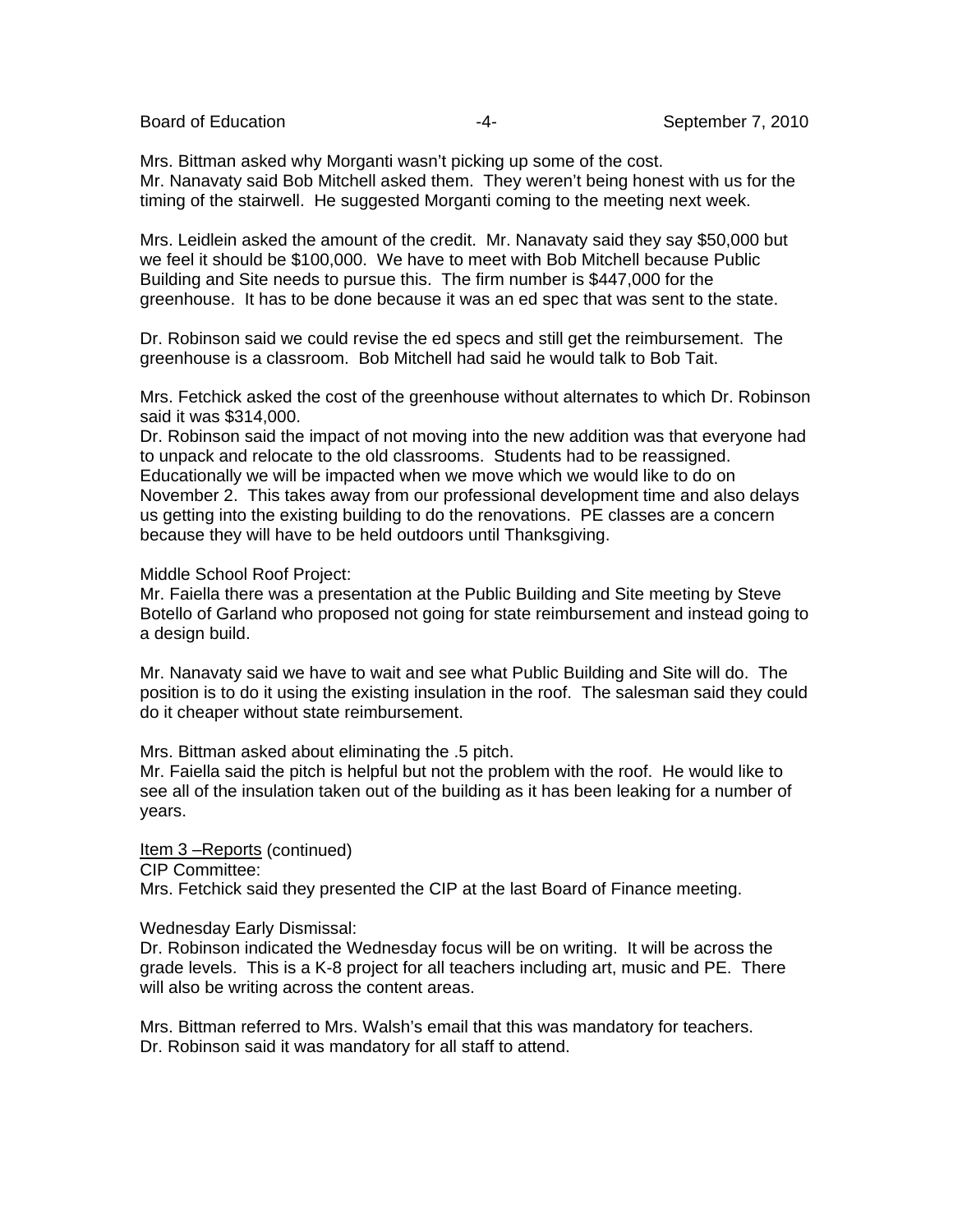Mr. Nanavaty said the regional school systems are already doing this. Whether this is mandatory or not these teachers will jump at doing this because it will improve their teaching and in turn help to improve student learning.

### Mrs. Fetchick asked about the high school.

Dr. Robinson said the high school will begin their PLCs this year. Our expectation is that the teachers will find additional time per month for a second meeting. The elementary schools, Reed and the middle school have been doing PLCs by grade level. The high school will do PLCs at subject level.

Regarding activities for students on those Wednesdays, Education Connection will extend its program and also run a program at Reed for those not part of a program. Enrichment activities will be offered also. The cost is \$15 for pick up by 4:00 p.m. and \$25 for pick up by 6:00 p.m. Newtown Youth Academy is also setting up activities. Hawley and Reed would cost \$15 and Sandy Hook, Middle Gate and Head O'Meadow would cost \$10 on an as-needed basis. Each principal will send out the options. We will provide transportation at no additional cost.

## Strategic Plan Update:

Dr. Robinson spoke about the mission statement and objectives of the Strategic Plan along with the capital improvement plan, communications plan, achievement plan, character education plan, and personal success plan and how the district is in alignment with the plan. All principals based their goals on the strategic plan.

# Connecticut Mastery Test Report:

Dr. Geida spoke about the CMT results. Grade three students for math were 86.1% at goal and above, reading 78.5% and writing 78.3%. Grade 4 students for math were 89.7% at goal and above, reading 79.8% and writing 83.1%. Grade 5 for math were 89.9% at goal and above, reading was 86.9%, writing was 85.6% and science was 82.5%. Grade 6 students for math were 93.8% at goal and above, 94.3% for reading and writing was 84.7%. Grade 7 students for math were 91.6% at goal and above, reading was 92.3% and writing was 75.8%. Grade 8 student were 90.2% at goal and above, reading were 94.5%, writing was 84.1% and science was 86.4%. This year all NT schools met AYP in all content areas and subgroups. Individual student reports would be mailed home on September 10, 2010.

### Item 5 – New Business

## Transfers:

MOTION: Mrs. Bittman moved that as proposed by the Board of Education Finance Committee last fall and subsequently used during most of FY2009-2010, that the Newtown Board of Education officially move to an encumbrance financial reporting system, employing transfers only in the event of error or correction, giving Board of Education financial statements more clarity, accessibility, and easy-to-understand yearto-year accountability. Mr. Gaines seconded.

Mrs. Bittman said we should finalize this. The finance committee decided this last year to give us clarity.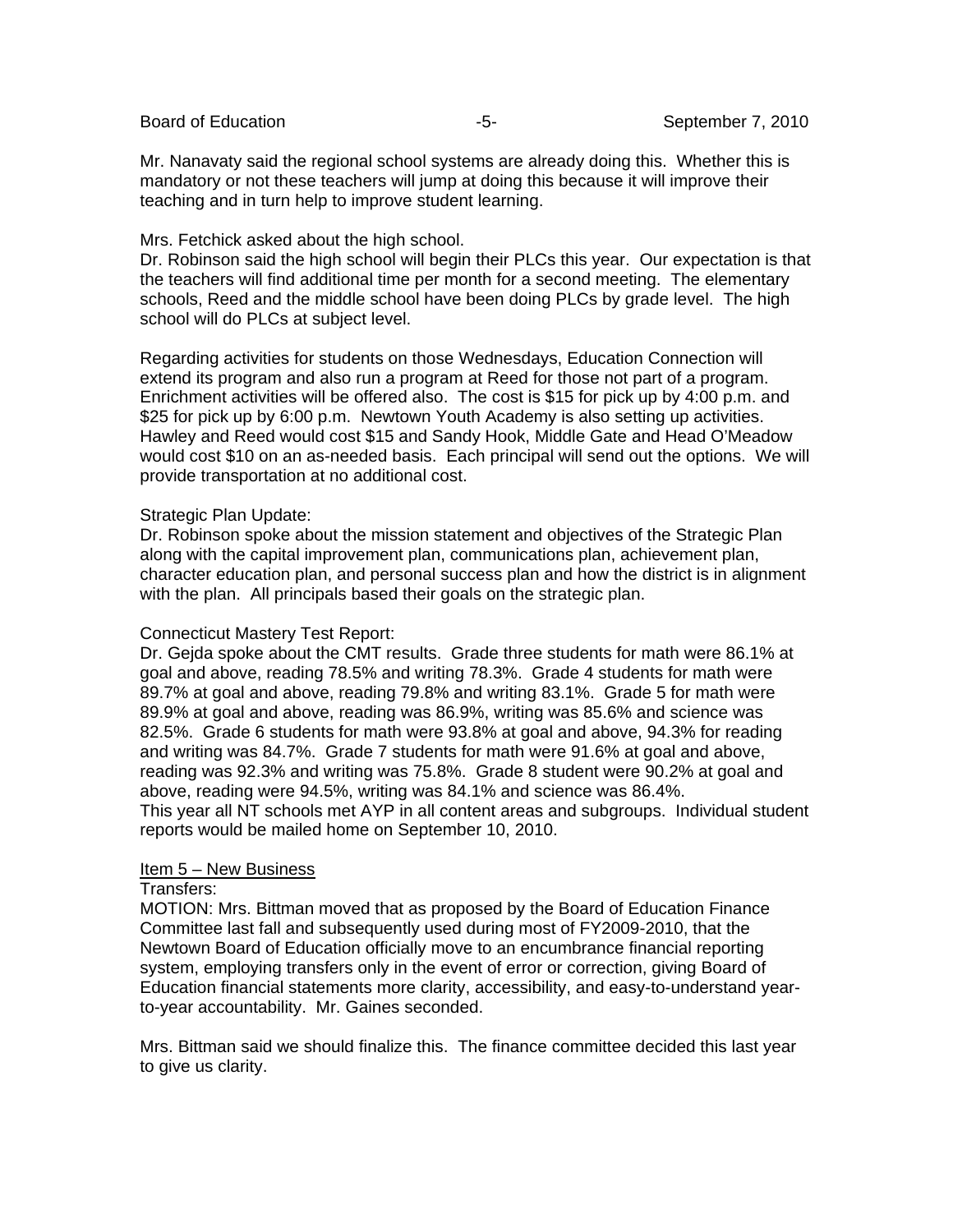Mrs. Fetchick said the state statutes say that if there are transfers they have to be stated and not approved by the board only if there is an emergency. Transfers allow us to have a discussion about where the money is coming from and going to.

Mrs. Bittman said we encumbered this year instead of using transfers. Mr. Hart said the state allows us to define transfers as broadly as we like. There isn't a requirement that we transfer at the micro level. The state requires we stay within our budget amount.

Mr. Nanavaty said the Board of Finance wanted monthly reports and commented on where we moved money. The encumbrance system is transparent. The transfers occur in the final report at the end of the fiscal year.

Mr. Bienkowski said there are circumstances that increase the budget. Our policy says transfers have to exceed a 5% negative balance. He was in another district that didn't do transfers and approved making the change.

Mrs. Bittman said when Mr. Bienkowski puts the budget together it will show what was actually spent last year. That's the intent of the motion.

Mrs. Leidlein asked if we could do both. We have a responsibility to the money being spent.

Mr. Nanavaty stated the timing of the statute is at the end of the fiscal year. Mr. Nanavaty asked to move the question:

Vote: Mr. Lagana – yes

Mr. Gaines – yes Mrs. Bittman – yes Mr. Nanavaty – yes Mrs. Leidlein – nay Mrs. Fetchick – nay Mr. Hart - yes

The motion passed.

Item 4 – Old Business (continued) Series 9000 Board Bylaws Policies: The Board decided to give their comments to Mrs. Fetchick to review with the policy committee.

Item 5 – New Business (continued) Formulating Goals for the District: Mr. Hart asked for Board input on the top five goals to accomplish for the district.

Mrs. Leidlein liked one to address building communication. Dr. Robinson said the goals are ongoing but the action steps are different. Mrs. Fetchick said our goals should tie into the strategic plan.

Mrs. Bittman mentioned long-range planning.

Mr. Hart asked the Board to submit their choices to him. Those mentioned were communication, efficiency improvement, long-range planning and all-day kindergarten.